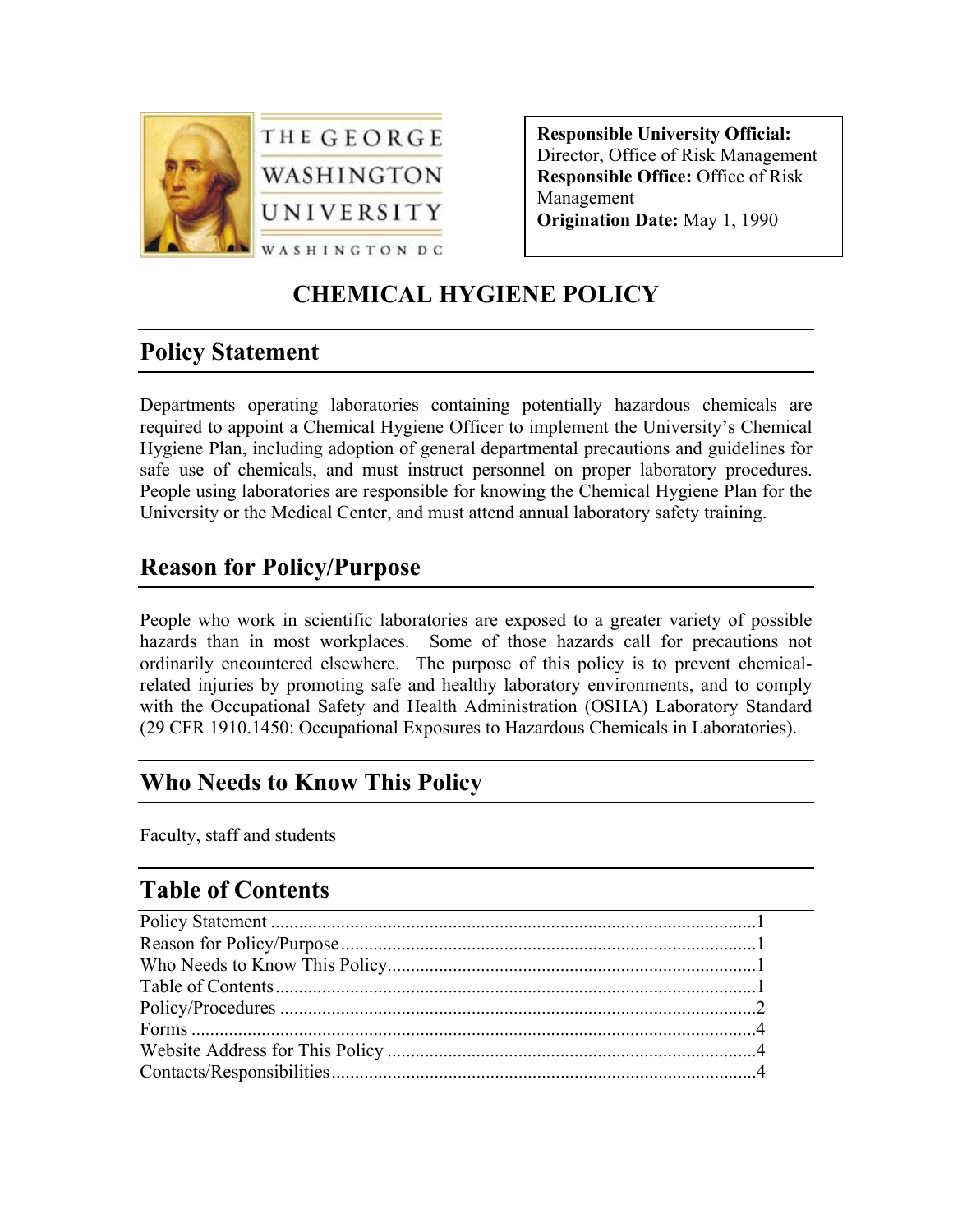#### CHEMICAL HYGIENE POLICY

### **Policy/Procedures**

#### **Chemical Hygiene Plans**

The University has developed the [Chemical Hygiene Plan,](http://www.gwu.edu/~riskmgnt/chemical_hygiene.html) and the Medical Center has developed a Chemical Hygiene Plan contained within the [Health and Safety Manual,](http://www.gwumc.edu/research/labsafety/hsmanual.htm) to promote the safety of people working in laboratories. The Plans provide guidelines for prudent practices, procedures for the use of laboratory chemicals, and work practices regarding laboratory equipment and personal protective equipment that are capable of protecting employees from the health hazards presented by the hazardous chemicals used in the workplace. The Plans were written in response to the federal Occupational Safety and Health Administration's (OSHA) Occupational Exposures to Hazardous Chemicals in Laboratories (the OSHA Lab Standard).

Copies of the University's [Chemical Hygiene Plan](http://www.gwu.edu/~riskmgnt/chemical_hygiene.html) are available in each laboratory or through the Office of Risk Management. Copies of the Medical Center's Chemical Hygiene Plan are available in each laboratory, on-line in the [Health and Safety Manual,](http://www.gwumc.edu/research/labsafety/hsmanual.htm) or through the Office of Research Safety, Bio-Security and Emergency Management.

#### **Departmental Precautions and Guidelines**

Because few laboratory chemicals are without hazards, general precautions for handling all laboratory chemicals should be adopted, rather than specific guidelines for particular substances. This will help avoid underestimating the risk of chemicals being used, because all chemicals will be treated as potentially hazardous. However, laboratories working with Select Agents and Toxins are required to work with the Office of Risk Management, or the Office of Research Safety, Bio-Security and Emergency Management as appropriate, to develop specific handling guidelines for any toxins used.

The most effective way to prevent injury from laboratory chemicals is to minimize the duration and extent of exposure to chemicals. Exposure may occur through inhalation, ingestion, skin absorption, or injection. To avoid or minimize these exposures, laboratory employees should prevent substances from escaping into the working atmosphere by the use of chemical fume hoods and other ventilation devices, and direct contact with skin should always be avoided.

#### **Chemical Hygiene Officer**

Each department manager must appoint a Chemical Hygiene Officer (CHO) to serve a leadership role in laboratory safety. The names of each department's CHO should be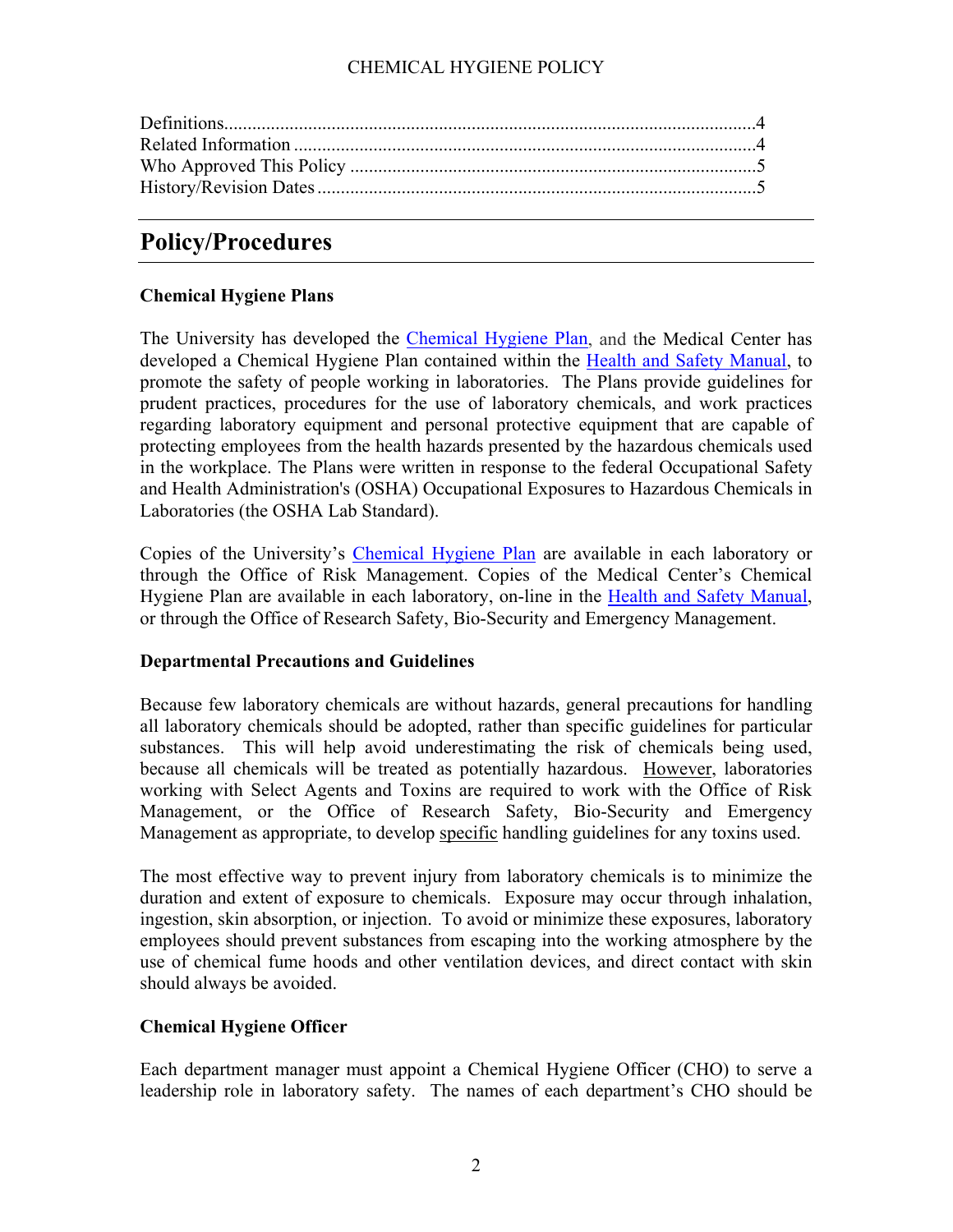#### CHEMICAL HYGIENE POLICY

submitted to the Office of Risk Management no later than September  $1<sup>st</sup>$  of each year. In the Medical Center, each laboratory Principal Investigator serves as the Chemical Hygiene Officer.

The primary responsibility of the CHO is to implement the Chemical Hygiene Plan in compliance with OSHA regulations in their respective laboratories. The CHO is also responsible for instructing personnel on proper laboratory procedures, properly labeling all chemicals, maintaining Material Safety Data Sheets (MSDS) for all laboratory chemicals, specifying personal protective equipment, conducting regular safety inspections, and performing hazardous waste disposal in accordance with the University's [Hazardous Waste Management Plan](http://www.gwu.edu/~riskmgnt/hazmat/hwmp.pdf) or the Medical Center's Hazardous Waste Management Plan (contained within the [Health and Safety Manual\)](http://www.gwumc.edu/research/labsafety/hsmanual.htm).

The Chemical Hygiene Officer is also responsible for preventing chemical exposure by laboratory employees beyond the permissible exposure limits (PEL) provided for each potentially hazardous substance by OSHA. Some extremely hazardous substances (provided in 29 CFR Part 1910) require monitoring and medical surveillance if exposure exceeds the provided Action Level (see Definitions below). By keeping chemical exposures below the specified PEL and Action Levels, laboratory workers can prevent adverse effects of hazardous substances in their work area. The Medical Center performs routine annual surveys to protect employees from exposure to levels beyond the PEL.

#### **Employee Responsibilities**

All University and Medical Center laboratory employees should be familiar with the hazards associated with chemicals in their work area, the Chemical Hygiene Plan that applies to them, and the chemical procedures and guidelines established by the respective laboratory or department. All University laboratory employees and research assistants must attend one of the annual Laboratory Safety Seminars presented by the Office of Risk Management. Medical Center employees must attend annual training presented by the Office of Research Safety, Bio-Security and Emergency Management.

#### **Medical Attention for Chemical Exposure**

The University will provide all employees working with hazardous chemicals an opportunity to receive medical attention if they exhibit symptoms of exposure to a hazardous chemical in the laboratory or experience a spill, leak, or other occurrence resulting in the likelihood of a hazardous exposure. Medical Center employees working with hazardous Chemicals are part of the Employee Health Program, and are entitled to medical attention if they exhibit symptoms of exposure to a hazardous chemical.

This policy is supported by the procedures set forth in the University's Chemical Hygiene [Plan](http://www.gwu.edu/~riskmgnt/chemical_hygiene.html) and the Medical Center's Chemical Hygiene Plan in the [Health and Safety Manual.](http://www.gwumc.edu/research/labsafety/hsmanual.htm)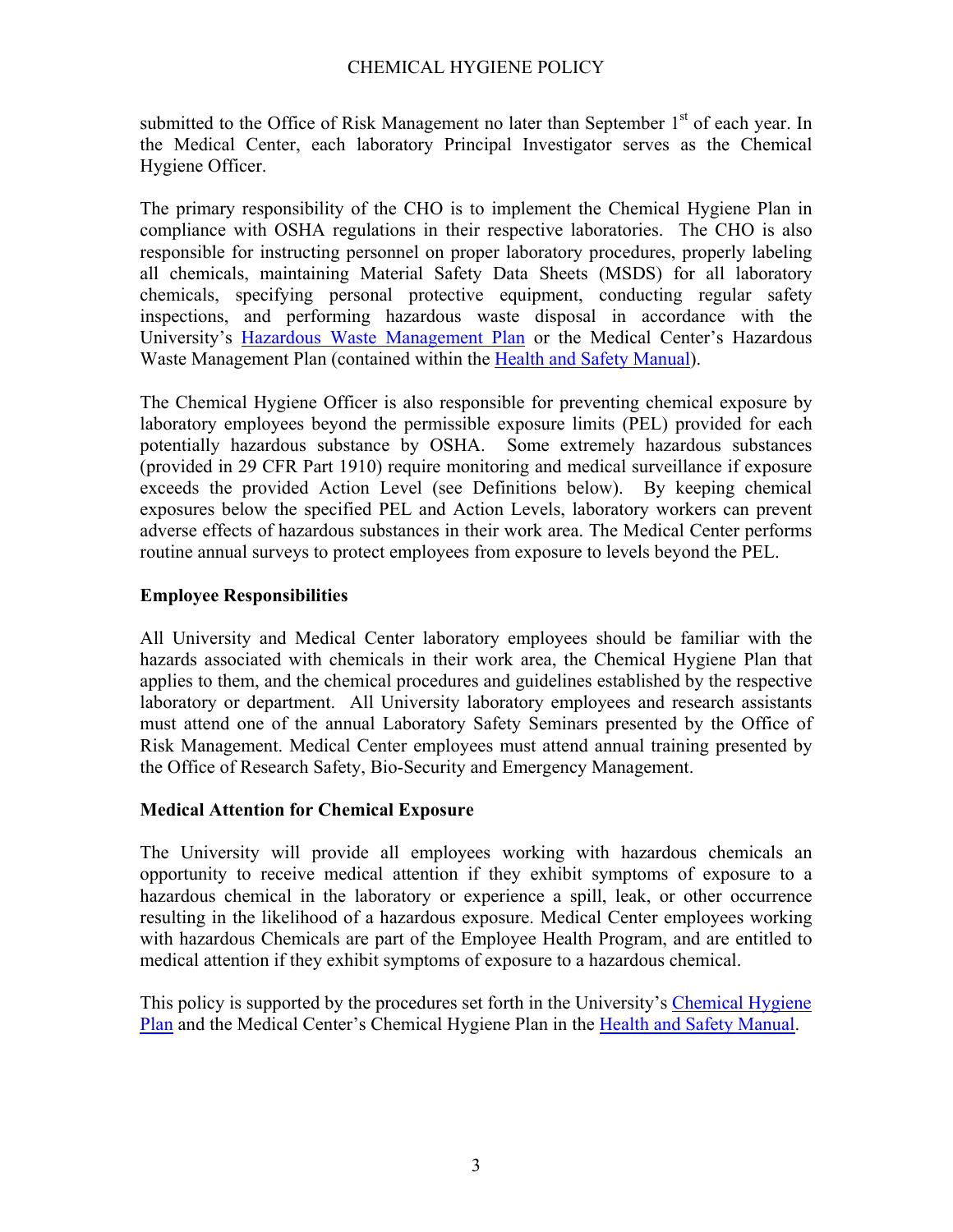### **Forms**

[The Office of Risk Management: Material Safety Data Sheet Links](http://www.gwu.edu/~riskmgnt/msds.cfm)

# **Website Address for This Policy**

#### [GW University Policies](http://www.policy.gwu.edu/)

### **Contacts**

| <b>Subject</b><br>Chemical Hygiene | Contact<br><b>Risk Management</b>                                                   | <b>Telephone</b><br>202-994-3265                                                                                                                                                               | <b>Email Address</b><br>$risk$ @gwu.edu |  |
|------------------------------------|-------------------------------------------------------------------------------------|------------------------------------------------------------------------------------------------------------------------------------------------------------------------------------------------|-----------------------------------------|--|
|                                    | Office of Research 202-994-3282<br>Safety, Bio-Security<br>and Emergency Management |                                                                                                                                                                                                | safety@gwumc.edu                        |  |
|                                    |                                                                                     |                                                                                                                                                                                                |                                         |  |
| <b>Definitions</b>                 |                                                                                     |                                                                                                                                                                                                |                                         |  |
| <b>Chemical Hygiene Officer</b>    |                                                                                     | A designated employee who is qualified by training<br>and experience to provide technical guidance in the<br>development and implementation of the provisions<br>of the Chemical Hygiene Plan. |                                         |  |
|                                    |                                                                                     | $\lambda$ 1111 11 $\lambda$ 0 1 $\lambda$ 1 $\lambda$                                                                                                                                          |                                         |  |

#### **Permissible Exposure Limits** An established limit of a substance that an employee can be exposed to day after day for 8 hours without suffering any adverse health effects.

**Action Level** A concentration designated in 29 CFR Part 1910 for a specific extremely hazardous substance, calculated as an 8 hour time-weighted average, which requires certain safety precautions such as exposure monitoring and medical surveillance.

## **Related Information**

[Chemical Hygiene Plan](http://www.gwu.edu/~riskmgnt/chemical_hygiene.html) (University) [Hazardous Waste Management Plan](http://www.gwu.edu/~riskmgnt/hazmat/hwmp.pdf) (University) [Health and Safety Manual](http://www.gwumc.edu/research/labsafety/hsmanual.htm) (Medical Center) [Personal Protective Equipment Policy](http://my.gwu.edu/files/policies/PersonalProtectiveEquipmentPolicy.pdf) [Policy for Compliance Regarding Select Agents and Pathogens](http://my.gwu.edu/files/policies/SelectAgentsPolicyFINAL.pdf)